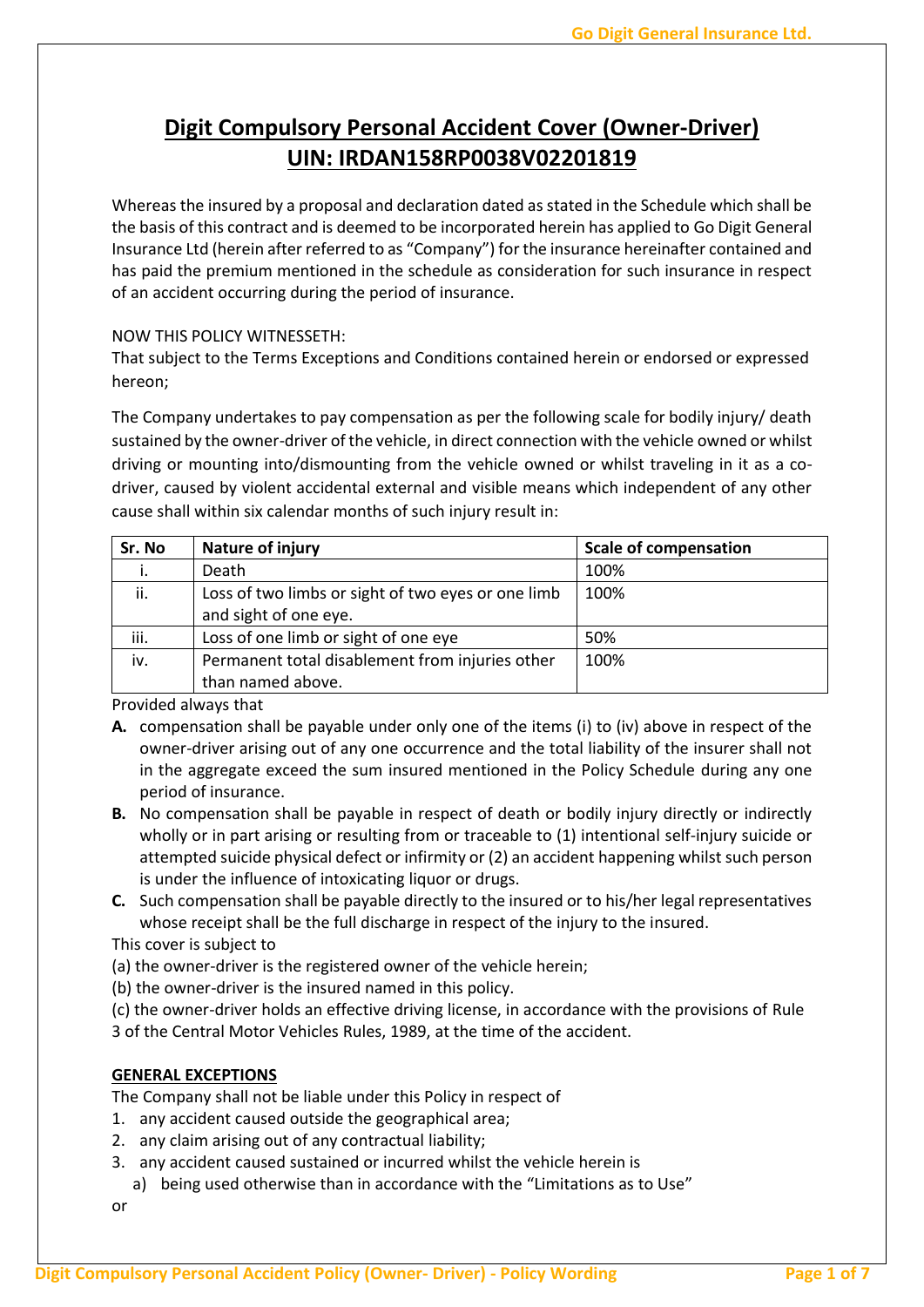- b) being driven by or is for the purpose of being driven by him/her in the charge of any person other than a Driver as stated in the Driver's Clause.
- 4.
- a) Any consequential loss
- b) Any Accidental Injury directly or indirectly caused by or contributed to, by or arising from ionising radiations or contamination by radioactivity from any nuclear fuel or from any nuclear waste from the combustion of nuclear fuel. For the purpose of this exception combustion shall include any self-sustaining process of nuclear fission.
- 5. Any accidental Injury directly or indirectly caused by or contributed to, by or arising from nuclear weapons material.
- 6. Any accidental Injury directly or indirectly or proximately or remotely occasioned by contributed to, by or traceable to or arising out of or in connection with war, invasion, the act of foreign enemies, hostilities or warlike operations (whether before or after declaration of war) civil war, mutiny rebellion, military or usurped power or by any direct or indirect consequence of any of the said occurrences and in the event of any claim hereunder the insured shall prove that the accidental injury arose independently of and was in no way connected with or occasioned by or contributed to by or traceable to any of the said occurrences or any consequences thereof and in default of such proof, the Company shall not be liable to make any payment in respect of such a claim.

## **CONDITIONS**

This Policy and the Schedule shall be read together and any word or expression to which a specific meaning has been attached in any part of this Policy or of the Schedule shall bear the same meaning wherever it may appear.

- 1. Notice shall be given in writing to the Company immediately upon the occurrence of any accident in the event of any claim and thereafter the insured shall give all such information and assistance as the Company shall require. Every letter, claim, writ, summons and/or process or copy thereof shall be forwarded to the Company immediately on receipt by the insured. Notice shall also be given in writing to the Company immediately the insured shall have knowledge of any impending prosecution, inquest or fatal inquiry in respect of any occurrence which may give rise to a claim under this Policy. In case of criminal act which may be the subject of a claim under this Policy the insured shall give immediate notice to the police and co-operate with the Company in securing the conviction of the offender.
- 2. The insured shall take all reasonable steps to safeguard the vehicle from loss or damage and to maintain it in efficient condition and the Company shall have at all times free and full access to examine the vehicle or any part thereof or any driver or employee of the insured.
- 3. If any dispute or difference shall arise as to the quantum to be paid under this policy (liability being otherwise admitted), such difference shall independent of all other questions be referred to the decision of a sole arbitrator to be appointed in writing by the parties to the dispute or if they cannot agree upon a single arbitrator within 30 days of any party invoking Arbitration, the same shall be referred to a panel of three arbitrators comprising two arbitrators one to be appointed by each of the parties to the dispute / difference, and a third arbitrator to be appointed by such two arbitrators who shall act as the presiding arbitrator and Arbitration shall be conducted under and in accordance with the provisions of the Arbitration and Conciliation Act, 1996.

It is clearly agreed and understood that no difference or dispute shall be referable to Arbitration as hereinbefore provided, if the Company has disputed or not accepted liability under or in respect of this policy.

It is hereby expressly stipulated and declared that it shall be condition precedent to any right of action or suit upon this policy that the award by such arbitrator/ arbitrators of the amount of the loss or damage shall be first obtained.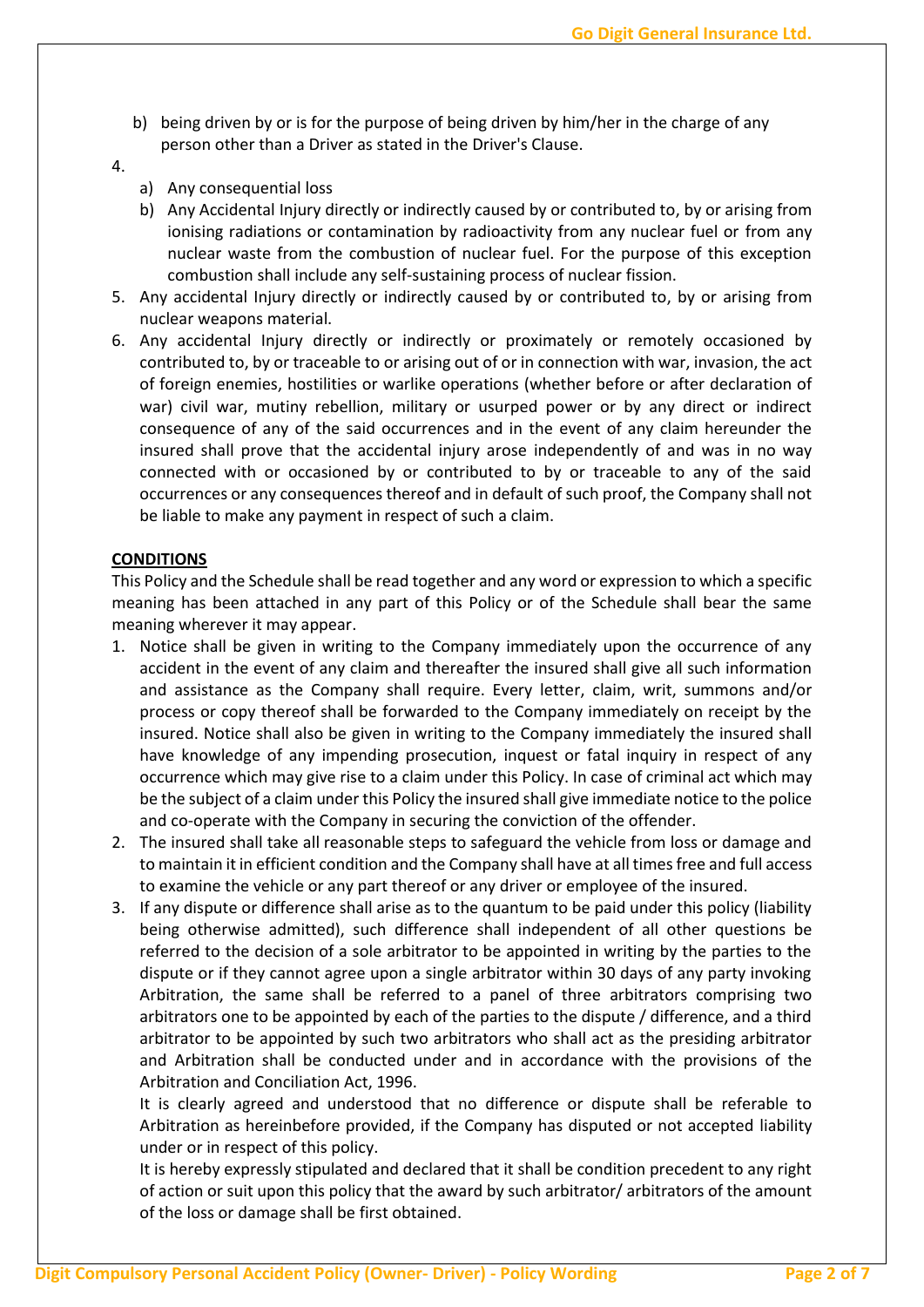It is also hereby further expressly agreed and declared that if the Company shall disclaim liability to the insured for any claim hereunder and such claim shall not, within twelve calendar months from the date of such disclaimer have been made the subject matter of a suit in a court of law, then the claim shall for all purposes be deemed to have been abandoned and shall not thereafter be recoverable hereunder.

- 4. The due observance and fulfilment of the terms, conditions and endorsements of this Policy in so far as they relate to anything to be done or complied with by the insured and the truth of the statements and answers in the said proposal shall be conditions precedent to any liability of the Company to make any payment under this Policy.
- 5. No change can be made to this policy unless the Company has approved it and confirmed by endorsing the policy schedule.
- 6. Any and all disputes arising out of and under this Policy shall be governed by and determined in accordance with Indian law.
- 7. All other conditions which are not specifically mentioned in the policy document will be as per Indian Motor tariff (IMT) 2002.

# **CANCELLATION**

**Cancellation by Insurer:** Policy may be cancelled by the Company on the grounds of misrepresentation, fraud, non-disclosure of material facts or non-co-operation by sending to the insured seven days' notice by recorded delivery at last known address and e-mail ID and the Company will refund to the insured the pro-rata premium for the balance period of the policy.

**Cancellation by Insured:** Policy may be cancelled at the option of the insured with seven days' notice of cancellation and the Company will be entitled to retain premium on short period scale of rates for the period for which the cover has been in existence prior to the cancellation of the policy. The balance premium, if any,will be refundable to the insured.

| Period                                        | % of Annual Premium             |
|-----------------------------------------------|---------------------------------|
| Not Exceeding 1 month                         | 20%                             |
| Exceeding 1 month but not exceeding 2 months  | 30%                             |
| Exceeding 2 months but not exceeding 3 months | 40%                             |
| Exceeding 3 months but not exceeding 4 months | 50%                             |
| Exceeding 4 months but not exceeding 5 months | 60%                             |
| Exceeding 5 months but not exceeding 6 months | 70%                             |
| Exceeding 6 months but not exceeding 7 months | 80%                             |
| Exceeding 7 months but not exceeding 8 months | 90%                             |
| Exceeding 8 months                            | <b>Full Annual Premium/Rate</b> |

In case of cancellation of policy by the insured, premium would be retained as per below table:

A Refund of premium will be subject to there being no claim under the policy.

#### **RULES APPLICABLE TO TANKERS CARRYING HAZARDOUS CHEMICALS**

**Rule 129** – A - Spark arrester six month from the date of commencement of Central Motor Vehicles (Amendment) Rules 1993, every goods carriage carrying goods of dangerous or hazardous nature to human life, shall be fitted with a spark arrester.

#### **Rule 131 - Responsibility of the consignor for safe transport of dangerous or hazardous goods.**

(1) It shall be responsibility of the consignor intending to transport any dangerous or hazardous goods listed in Table II, to ensure the following, namely: -

(a) the goods carriage has a valid registration to carry the said goods;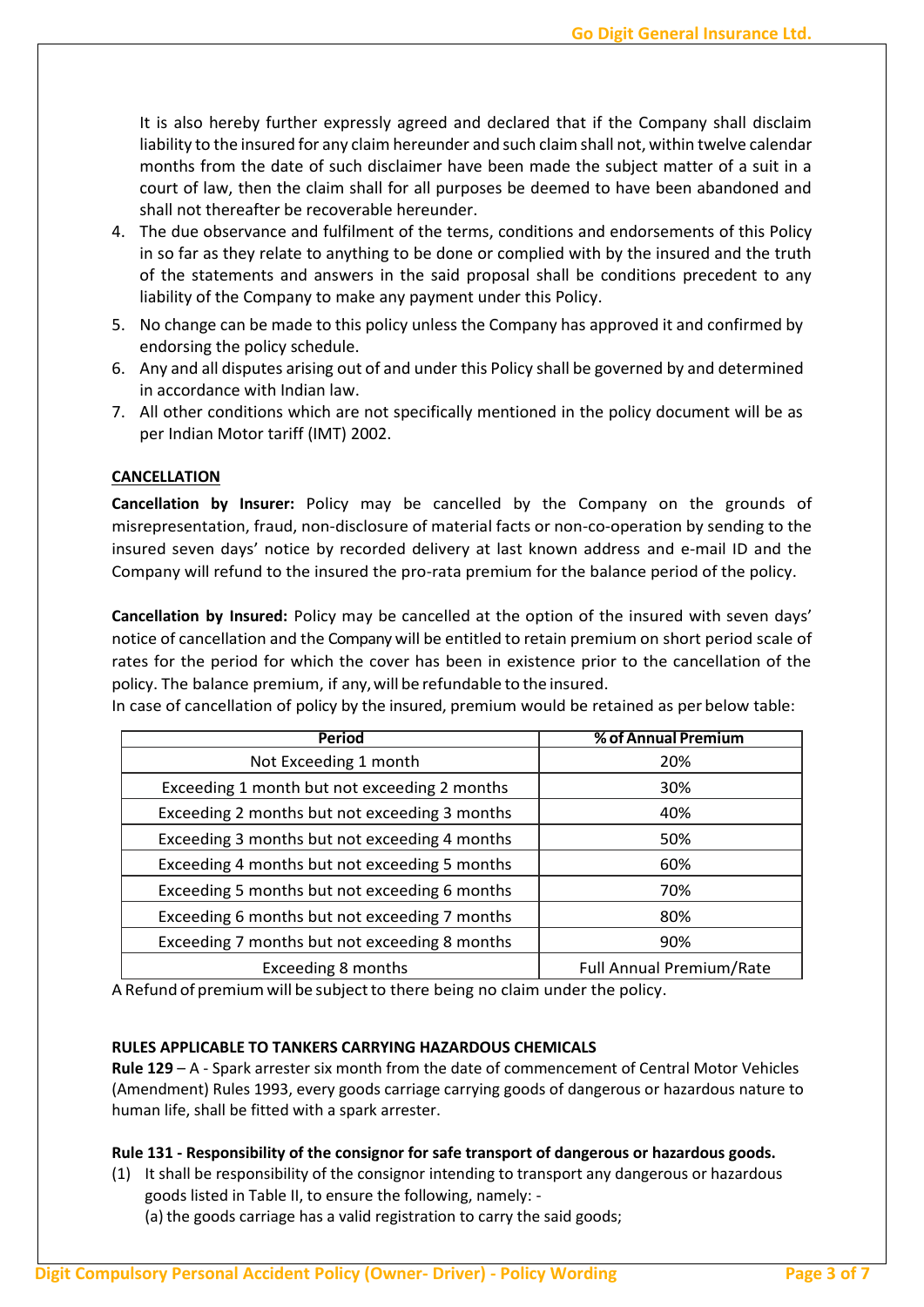- (b)the vehicle is equipped with necessary first-aid, safety equipment and antidotes as may be necessary to contain any accident;
- (c) that transporter or the owner of the goods carriage has full and adequate information about the dangerous or hazardous goods being transported; and
- (d) that the driver of the goods carriage is trained in handling the dangers posed during transport of such goods.
- (2) Every consignor shall supply to the owner of the goods carriage, full and adequate information about the dangerous or hazardous goods being transported as to enable owner and its driver to (a) Comply with the requirements of rules 129 to 137 (both inclusive) of these rules and (b) be aware of the risks created by such goods to health or safety or any person;
- (3) It shall be the duty of the consignor to ensure that the information is accurate and sufficient for the purpose of complying with the provisions of rules 129 to 137 (both inclusive) of these rules.

## **Rule 132 - Responsibility of the Transporter or owner of goods carriage.**

- (1) It shall be the responsibility of the owner of the goods carriage transporting any dangerous or hazardous goods to ensure the following, namely: -
	- (a) that the goods carriage has a valid registration to carry the said goods and the said carriage is safe for the transport of the said goods and
	- (b)the vehicle is equipped with necessary first-aid, safety equipment, tool box and antidotes as may be necessary to contain any accident.
- (2) Every owner of a goods carriage shall, before undertaking the transportation of dangerous or hazardous goods in his goods carriage, satisfy himself that the information given by the consignor is full and accurate in all respects and correspond to the classification of such goods specified in rule 137.
- (3) The owner of goods carriage shall ensure that the driver of such carriage is given all the relevant information in writing as given in goods entrusted to him for transport and satisfy himself that such driver has sufficient understanding of the nature of such goods and the nature of the risks involved in the transport of such goods and is capable of taking appropriate action in case of an emergency.
- (4) The owner of the goods carriage dangerous or hazardous goods and the consignor of such goods shall lay down the route for each trip which the driver shall be bound to take unless directed or permitted otherwise by the Police Authorities. They shall also fix a time table for each trip to the destination and back with reference to the route so laid down.
- (5) It shall be the duty of the owner to ensure that the driver of the goods carriage carrying dangerous or hazardous goods holds a driving license as per provisions of rule 9 of these rules.
- (6) Notwithstanding anything contained in rules 131 and 132, it shall be sufficient compliance of the provisions of these rules if the consignor transporting dangerous or hazardous goods and the owner of the goods carriage or the transporter abide by these conditions within six months after the date of coming into force of the Central Motor Vehicles (Amendment) Rules, 1993.

#### **Rule 133 - Responsibility of the driver**

- (1) The driver of a goods carriage transporting dangerous or hazardous goods shall ensure that the information given to him in writing under sub-rule (3) of rule 132 is kept in the driver's cabin and is available at all times while the dangerous or hazardous goods to which it relates, are being transported.
- (2) Every driver of a goods carriage transporting any dangerous or hazardous goods shall observe at all times all the directions necessary for preventing fire, explosion or escape of dangerous or hazardous goods carried by him

 while the goods carriage is in motion and when it is not being driven he shall ensure that the goods carriage is parked in a place which is safe from fire, explosion and any other risk, and at all times the vehicle remains under the control and supervision of the driver or some other competent person above the age of 18 years.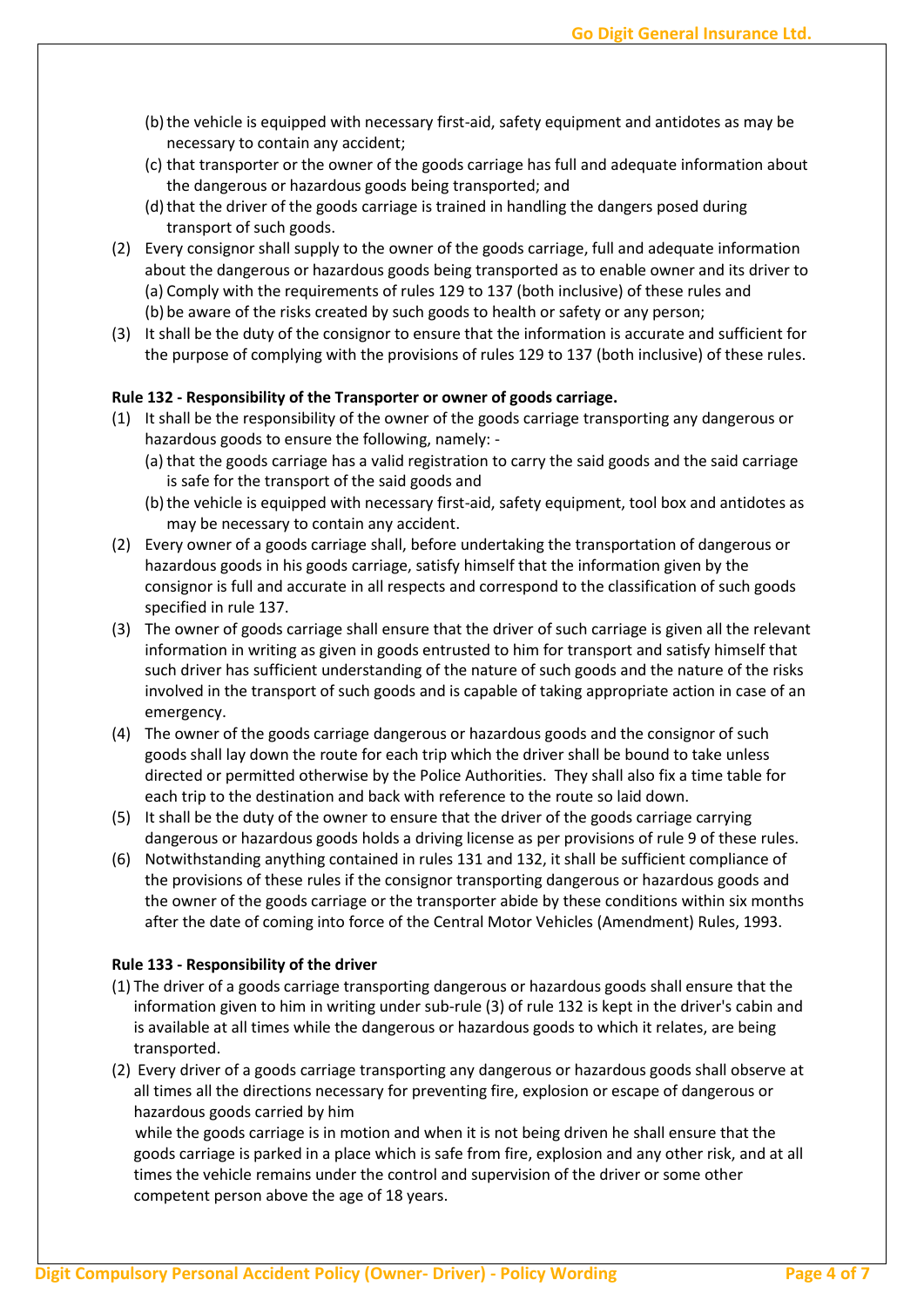# **Sub-rule (1) of rule 9 of the principal rules:**

(1) One year from the date of commencement of Central Motor Vehicles (Amendment) Rules, 1993 any person driving a goods carriage carrying goods of dangerous or hazardous nature to human life shall, in addition to being the holder of a driving license to drive a transport vehicle also have the ability to read and write at least one Indian Language out of those specified in the VII schedule of the Constitution and English and also possess a certificate of having successfully passed a course consisting of following syllabus and periodicity connected with the transport of such goods.

Period of training-3 days

Place of training- At any institute recognized by the State Government

# **Syllabus**

## **A) Defensive driving**

Duration of training for A& B – 1st and 2nd day

| Questionnaire               | Breaking distance        | Head on collision  |
|-----------------------------|--------------------------|--------------------|
| Cause of accidents          | Highway driving          | Rear end collision |
| <b>Accidents statistics</b> | Road/Pedestrian crossing | Night driving      |
| Driver's personal fitness   | Railway crossing         | and discussion     |
| Car condition               | Adapting to weather      |                    |

## **B) Advanced driving skills and training**

| (i)<br><b>Discussion</b> |                        |                        |                             |
|--------------------------|------------------------|------------------------|-----------------------------|
| <b>Before starting</b>   | <b>During driving</b>  | <b>Before Stopping</b> | <b>After stopping</b>       |
| check list               | correct speed/gear     | safe stopping place    | preventing vehicle movement |
| outside/below/near       |                        |                        |                             |
| vehicle                  | signaling              | signaling              | wheel locks                 |
| product side             | lane control           | road width             | Vehicle attendance          |
| inside vehicle           | overtaking/giving side | condition              |                             |
|                          | speed                  |                        |                             |
|                          | limit/safe distance    |                        |                             |
|                          | driving on slopes      |                        |                             |

#### Night driving

ii) Field test/training

• 1 driver at a time.

**C)Product Safety**

| Duration of training for $C - 3^{rd}$ day | <b>Product Information</b> | <b>Emergency procedure</b>               |
|-------------------------------------------|----------------------------|------------------------------------------|
| <b>UN Panel Training</b>                  | <b>TREMCARDS</b>           | Communication                            |
| <b>UN Classification</b>                  | <b>CISMSDS</b>             | Spillage handling                        |
| Hazchem Code                              | importance of temperature  | Use of FEE                               |
| Toxicity, Flammability, Other definitions | pressure, level.           | Fire fighting                            |
|                                           | <b>Explosive limits</b>    | First aid                                |
|                                           | Knowledge about equipment  | Toxic release control                    |
|                                           |                            | protection of wells, rivers, lakes, etc. |
|                                           |                            | Use of protective equipment              |
|                                           |                            | knowledge about valves etc.              |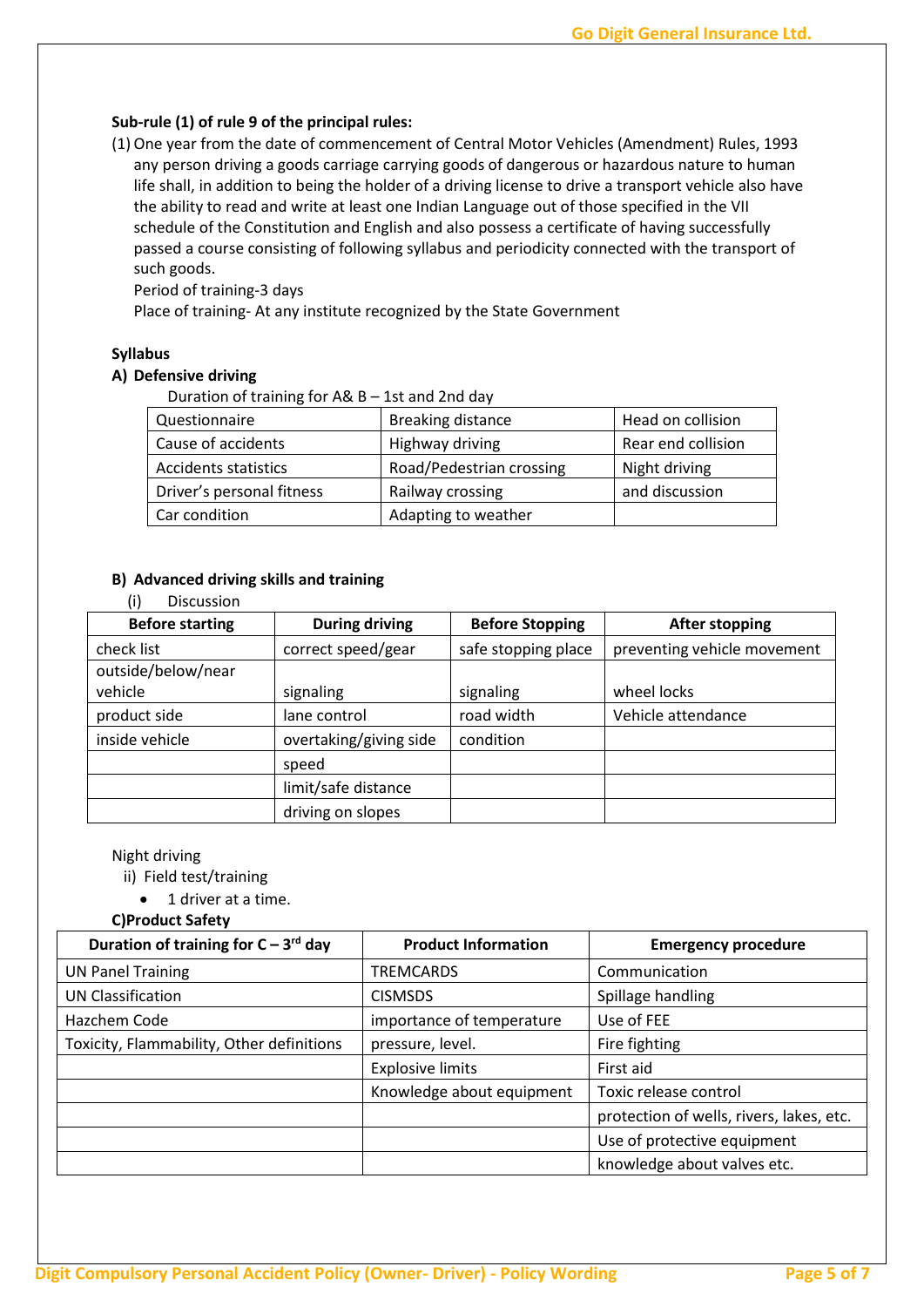#### **Customer Grievance Redressal Policy:**

The Company is committed to extend the best possible services to its customers. However, if you are not satisfied with our services and wish to lodge a complaint, please feel free to call our 24X7 Toll free number 1800 103 4448 or you may email to the customer service desk at [hello@godigit.com.](mailto:hello@godigit.com). After investigating the matter internally and subsequent closure, we will send our response.

Senior Citizens can now contact us on 1800-258-5956 or write to us at [seniors@godigit.com](mailto:seniors@godigit.com)

If you do not get a satisfactory response from us and you wish to pursue other avenues for redressal of grievances, you may approach Insurance Ombudsman appointed by IRDAI under the Insurance Ombudsman Scheme.

| <b>Office Location</b> | <b>Contact Details</b>                                                                                                                                                                                                                                           | <b>Jurisdiction of Office</b><br>(Union Territory, District)                       |
|------------------------|------------------------------------------------------------------------------------------------------------------------------------------------------------------------------------------------------------------------------------------------------------------|------------------------------------------------------------------------------------|
| AHMEDABAD              | Office of the Insurance Ombudsman, Jeevan Prakash<br>Building, 6th floor, Tilak Marg,<br>Relief Road, Ahmedabad - 380 001.<br>Tel.: 079 - 25501201/02/05/06, Email:<br>bimalokpal.ahmedabad@ecoi.co.in                                                           | Gujarat, Dadra & Nagar Haveli, Daman<br>and Diu.                                   |
| BENGALURU              | Office of the Insurance Ombudsman, Jeevan Soudha<br>Building, PID No. 57-27-N-19, Ground Floor, 19/19, 24th<br>Main Road, JP Nagar, Ist Phase, Bengaluru - 560 078.<br>Tel.: 080 - 26652048 / 26652049, Email:<br>bimalokpal.bengaluru@ecoi.co.in                | Karnataka.                                                                         |
| <b>BHOPAL</b>          | Office of the Insurance Ombudsman, Janak Vihar Complex,<br>2nd Floor, 6, Malviya Nagar, Opp. Airtel Office,<br>Near New Market, Bhopal - 462 003.<br>Tel.: 0755 - 2769201 / 2769202, Fax: 0755 - 2769203, Email:<br>bimalokpal.bhopal@ecoi.co.in                 | Madhya Pradesh, Chhattisgarh.                                                      |
| <b>BHUBANESHWAR</b>    | Office of the Insurance Ombudsman, 62, Forest park,<br>Bhubaneshwar-751009.<br>Tel.: 0674 - 2596461 /2596455, Fax: 0674 - 2596429, Email:<br>bimalokpal.bhubaneswar@ecoi.co.in                                                                                   | Orissa.                                                                            |
| CHANDIGARH             | Office of the Insurance Ombudsman, S.C.O. No. 101, 102 &<br>103, 2nd Floor, Batra Building, Sector 17 - D, Chandigarh -<br>160 017.<br>Tel.: 0172 - 2706196 / 2706468, Fax: 0172 - 2708274, Email:<br>bimalokpal.chandigarh@ecoi.co.in                           | Punjab, Haryana, Himachal Pradesh,<br>Jammu & Kashmir, Chandīgarh.                 |
| <b>CHENNAI</b>         | Office of the Insurance Ombudsman, Fatima Akhtar Court,<br>4th Floor, 453, Anna Salai, Teynampet, CHENNAI - 600 018.<br>Tel.: 044 - 24333668 / 24335284, Fax: 044 - 24333664,<br>Email: bimalokpal.chennai@ecoi.co.in                                            | Tamil Nadu, Pondicherry Town and<br>Karaikal (which are part of Pondicherry).      |
| DELHI                  | Office of the Insurance Ombudsman, 2/2 A, Universal<br>Insurance Building, Asaf Ali Road, New Delhi - 110 002.<br>Tel.: 011 - 23239633 / 23237532, Fax: 011 - 23230858<br>Email: bimalokpal.delhi@ecoi.co.in                                                     | Delhi.                                                                             |
| <b>GUWAHATI</b>        | Office of the Insurance Ombudsman, Jeevan Nivesh, 5th<br>Floor, Nr. Panbazar over bridge, S.S. Road,<br>Guwahati - 781001(ASSAM).<br>Tel.: 0361 - 2132204 / 2132205, Fax: 0361 - 2732937, Email:<br>bimalokpal.guwahati@ecoi.co.in                               | Assam, Meghalaya, Manipur, Mizoram,<br>Arunachal Pradesh, Nagaland and<br>Tripura. |
| <b>HYDERABAD</b>       | Office of the Insurance Ombudsman, 6-2-46, 1st floor,<br>"Moin Court", Lane Opp. Saleem Function Palace, A. C.<br>Guards, Lakdi-Ka-Pool, Hyderabad - 500 004.<br>Tel.: 040 - 65504123 / 23312122, Fax: 040 - 23376599,<br>Email: bimalokpal.hyderabad@ecoi.co.in | Andhra Pradesh, Telangana, Yanam and<br>part of Territory of Pondicherry.          |
| <b>JAIPUR</b>          | Office of the Insurance Ombudsman, Jeevan Nidhi - II Bldg.,<br>Gr. Floor, Bhawani Singh Marg,                                                                                                                                                                    | Rajasthan.                                                                         |

The contact details of the Insurance Ombudsman centers are mentioned below: